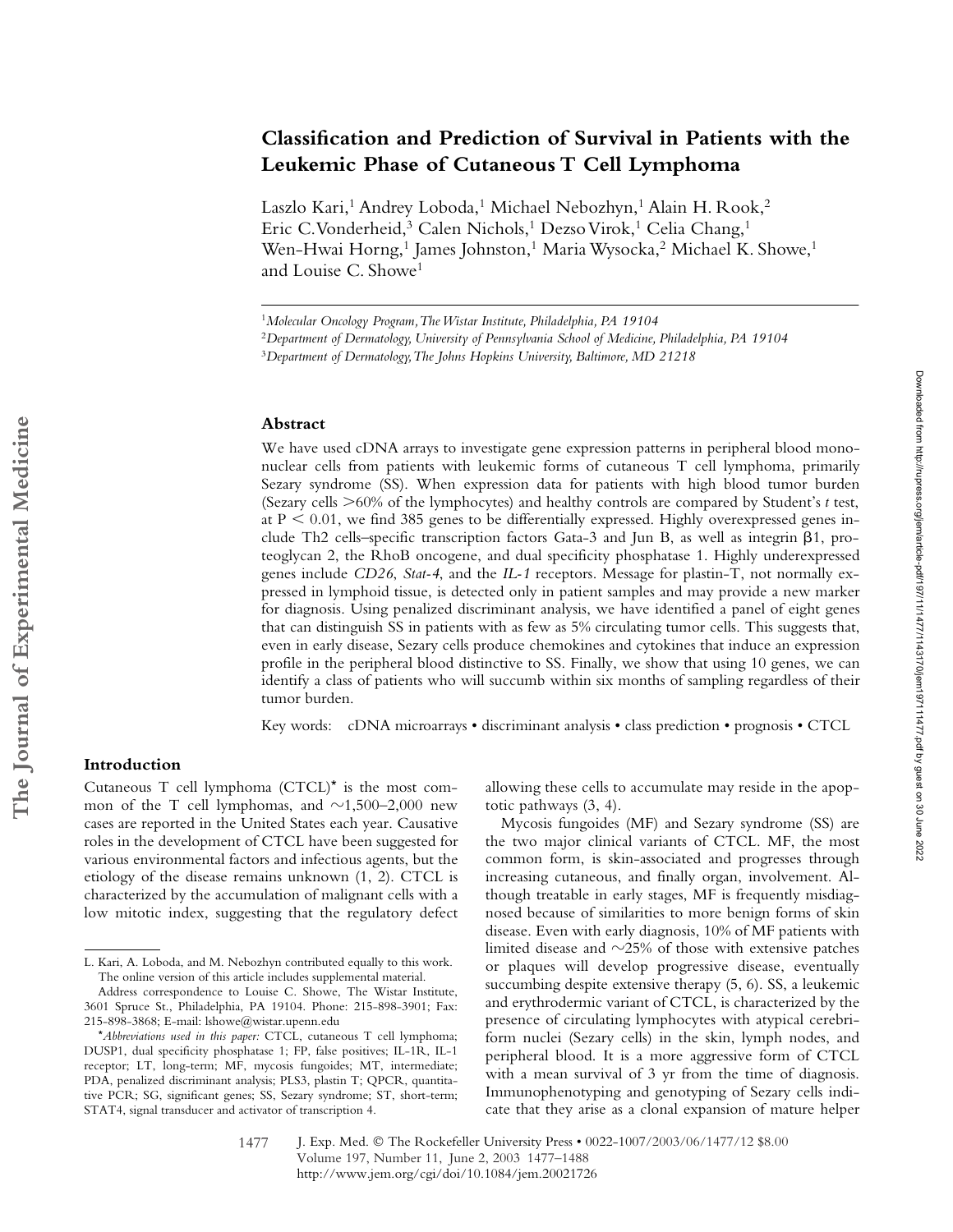memory T cells (3, 4). They express cytokines characteristic of Th2, including IL-4, IL-5, and IL-10 (7–10), and fail to express Th1 cytokines, IL-12, and IFN- $\gamma$  (10). Patients with MF can have blood findings typically observed in SS, and in rare cases, MF can evolve into SS, confirming a close relationship between the two conditions; information from studies on SS is likely to be applicable to MF.

Therapies using biological response modifiers, such as extracorporeal photopheresis and IFN- $\alpha$ , have improved survival of patients with SS (11, 12). However, 50% of patients with advanced disease do not respond to therapy, and -25% of those who respond initially will relapse and progress to fatal disease. There are presently no well-defined clinical markers for CTCL that permit an early identification of patients most likely to develop progressive disease.

We have used cDNA arrays to study gene expression patterns in patients with leukemic phase CTCL to identify markers that will be useful for diagnosis, prognosis, and providing new targets for therapy. We describe the analysis of gene expression in patients with high Sezary cell counts as they compare with Th2-skewed control cells from healthy volunteers, and we identify the most informative differentially expressed genes. We demonstrate that penalized discriminant analysis (PDA; references 13, 14), trained on patients with high Sezary cell counts, identifies genes that can correctly classify patients with low (5%) Sezary cell counts from controls. In addition, we use PDA to identify a 10-gene panel whose expression patterns distinguish patients with short survival times, regardless of the blood tumor burden when they were sampled.

### **Materials and Methods**

**The Journal of Experimental Medicine**

The Journal of Experimental Medicine

*Purification of PBMCs from CTCL Samples and Preparation of Normal Controls.* PBMCs were obtained by Ficoll gradient separation from peripheral blood of both normal volunteers and leukemic phase CTCL (15). A total of 48 viably frozen CTCL patient samples with Sezary cells ranging from 5 to 99% of the lymphocyte population were analyzed (Table S1 available at http: //www.jem.org/cgi/content/full/jem.20021726/DCI). The Ficoll-purified PBMC fraction from high SS patients was 60–95%  $CD4<sup>+</sup>$  malignant cells with a predominantly Th2 phenotype, and in decreasing abundance, small percentages of B cells, monocytes, and dendritic cells. Th2-skewed PBMCs, prepared by culturing for 4 d in IL-4 and anti–IL-12, were used as controls for the high Sezary cell patients, as many characteristics of advanced disease are associated with a Th2-polarized immune response. Under these conditions,  $>95\%$  of the CD4<sup>+</sup> T cells express the Th2 phenotype (16–18). Th1-skewed PBMCs were prepared by culturing in IL-12 and anti–IL-4 for 4 d (19). CTCL patients are described as high or low Sezary with reference to the blood tumor burden, and were selected based on percent circulating Sezary cells, regardless of whether erythroderma was also present. All samples were collected with appropriate patient consent and Institutional Review Board approval.

*cDNA Arrays.* The cDNA filter arrays were purchased from The Wistar Institute Genomics facility. Three  $2.5 \times 7.5$ –cm nylon filters, HA-01, -02, and -03, carrying a total of 6,600 probes for 4,500 individual genes were used to analyze the 18 high Sezary count (>60% Sezary cells) samples, and 12 samples from

healthy controls. The 30 samples were hybridized as a single batch on sequentially printed arrays. An additional 30 low Sezary count samples and 8 controls were analyzed only on gene filter HA03. All arrays used in this work were printed from the same PCR preparations. Reproducibility papers show a >90% correlation between samples hybridized in triplicate. Sequence-verified clones were purchased from Research Genetics. Clones for significant genes (SG) were sequenced for verification.

*RNA Isolation, Amplification, and Hybridization.* RNA was isolated using Tri-reagent (Molecular Research Center) and total RNA samples were amplified (aRNA) using a modified T7 protocol (20), which can be accessed at the Stanford University Microarray protocols website.  $0.5 \mu$ g aRNA target was labeled with 33P, 3,000–5,000 Ci/mM using reverse transcriptase. Hybridization was in 2.5 ml Micro-Hyb (Research Genetics) at 42 C for 18 h. HA-01 and -03 filters were hybridized with the same labeled target. HA-02 was hybridized separately with the same aRNA preparation. Filters were exposed to a PhosphorImager screen for 4 d, scanned at 50- $\mu$ m resolution on a Storm PhosphorImager, and visualized using ImageQuant (Molecular Dynamics).

*Real-time PCR.* The cDNAs were generated from 0.5  $\mu$ g aRNA using Superscript II (Life Technologies). Gene-specific primers (IDT, Inc.) are listed in Table S2, available at http:// www.jem.org/cgi/content/full/jem.20021726/DCI. PCR was performed in a Light Cycler (Roche Diagnostics). Cycle parameters were as follows: 94 C, 3-min hot start and 40 cycles of 94 C, 10 s; 56 C or 60 C, 10 s; and 72 C, 25 s. Product specificity was checked by melting curve analysis and gel electrophoresis, and relative gene expression levels were determined by comparison with a standard curve and normalized by dividing the relative gene expression by the mean expression of three housekeeping genes, SF3A1, CCT3, and MBD4.

*Array Analysis.* The data for each array were analyzed with ArrayVision (Imaging Research), using the median pixel for each spot and local background correction. Expression values for each array were normalized by the background-corrected signal median spot of the array and transformed to corresponding z-scores for clustering. Student's *t* tests, frequency analysis, and permutations were done using Excel and Visual Basic. Dynamic range of signals was, on average, 10–20,000 (normalized median density of 0.15–3,000). The detection limit for these conditions and arrays was calibrated by quantitative PCR (QPCR) with a plasmid standard of  $\sim 0.03$  molecules per cell.

*PDA.* Supervised classification of genes and arrays was performed using PDA (13, 14) as provided by CLEAVER (Classification of Expression Array Version 1.0 available at http://classifydev.stanford.edu). This program, a variant of linear discriminant analysis, classifies unknown samples based on the information from a two-class training set used to identify genes, whose expression levels have a maximum variation between the training classes, and a minimal variation within each training class. PDA adds a "penalty" in the form of a diagonal matrix, which is added to the covariance matrix, allowing the latter to be inverted even though genes greatly outnumber samples. We found that the exact value of this penalty (between 100 and 1,000) did not significantly alter the ranks of the informative genes. The implementation of PDA used in CLEAVER limits the number of genes used in training and subsequent classification to the 500 whose expression best distinguishes between the positive (patient) and negative (control) examples. Although more genes may be inputted to the program and are correlated with the training classes, no more than 500 are used in classification. The program outputs two sets of results: a positive or negative score that indicates how well a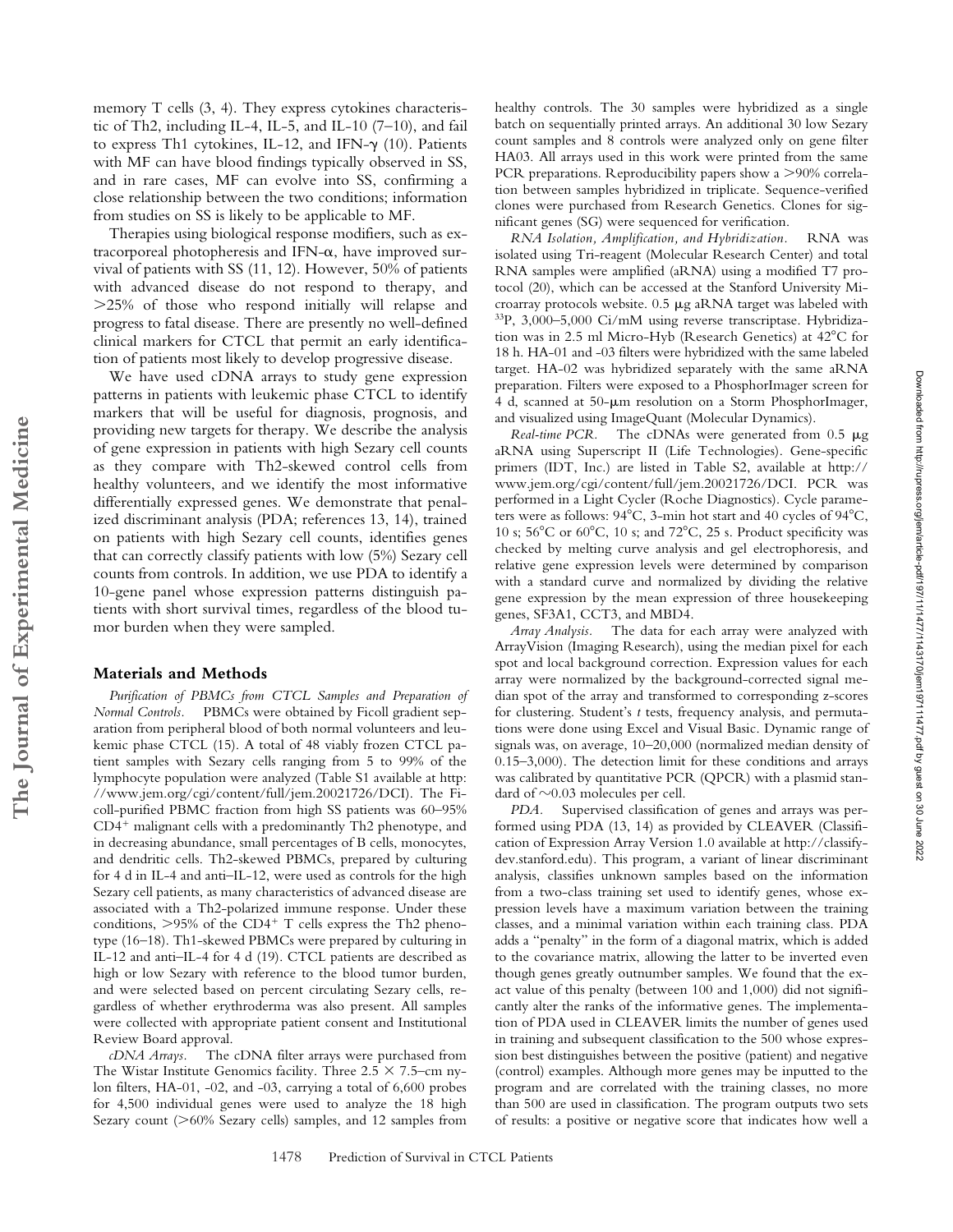sample is assigned to a particular class and a "predictive power" assigned to each gene as a measure of its ability to discriminate the two classes. After demonstrating 100% cross-validation accuracy with a complete gene set, we applied a Student's *t* test filter of  $P < 0.1$  to the input data to help identify the best classifiers by eliminating genes that contribute a disproportionate amount of noise to the analysis.

*Selection of Correlated Gene Clusters.* Clusters of genes whose expression patterns among patients were highly correlated with selected *seed* genes in a microarray data set were selected as follows. An average expression profile for the *seed* was calculated as a weighted sum of the gene expression values for all genes that have a correlation coefficient with the *seed* gene higher than 0.7. The correlation coefficients were used as weights for this calculation. Then, the correlation coefficients between the computed average profile and each gene in the dataset was determined. The correlation coefficients were binned, and their distribution were determined to permit assignment of genes to the cluster that are above a selected correlation coefficient. Each gene in the dataset was used as a *seed*. When this analysis was repeated on permuted expression values for each gene, there was no correlation over 0.7.

*Online Supplemental Material.* We provide here a more detailed description of patients and controls used in this paper as well as sequences of the PCR primers used to obtain the results shown in Table I. In addition, we include the detailed results of analysis described in the text, including several classifications and the members of gene signatures for AHRB, CD1D, and FDFT1. Online supplemental material is available at http://www.jem. org/cgi/content/full/jem.20021726/DC1.

#### **Results**

**The Journal of Experimental Medicine**

The Journal of Experimental Medicine

*Selection of Patients and Controls.* The 18 samples from 17 patients used for the initial studies were selected to have high Sezary cell counts, ranging from 60 to 99% of total circulating lymphocytes. Two samples from patient S118 were taken 1 yr apart. All patients had ratios of CD4+/  $CD8<sup>+</sup>$  T cells  $>$ 10. This extreme departure from the normal 3:2 CD4+/CD8+ ratio is characteristic of leukemic phase disease. Th2-skewed PBMCs were selected as controls for the high Sezary cell patients as many characteristics of advanced disease are associated with a Th2-polarized immune response including: (a) high serum levels of IgE and IgA; (b) increasing serum levels of antiinflammatory cytokines IL-4, IL-5, and IL-10; (c) a general loss of T cell responsiveness to mitogens and antigens (21); and (d) lack of expression of the  $\beta$ 2 chain of the IL-12 receptor (15). For the discriminant analysis of samples with low Sezary cell counts, we included data for untreated PBMCs and Th1 skewed controls where indicated, to provide greater diversity within our control population.

*Statistical Analysis of Array Data.* To find candidate differentially expressed genes, normalized expression levels were compared between 18 high Sezary cell samples and 9 Th2-skewed controls. The dataset was first analyzed geneby-gene with a univariate Student's *t* test. Fig. 1 A shows the number of SG detected as a function of the P value. At  $P < 0.01$ , 385 unique genes were found to be significantly up-regulated or down-regulated in patients relative to the controls, rising to 1,400 genes at  $P \le 0.10$ . To estimate the number of false-positive genes, we permuted the experimental and control labels (10,000 times), performed the Student's *t* test on each permutation, and determined the number of SG that would arise by chance if patients and controls were drawn from the same population. The median number of these SG, which are false positives (FP) relative to the original dataset, was calculated for each permutation at each P value cutoff as shown. The median number of FP at  $P < 0.01$  is 27, or  $\sim 8\%$  of the 385 SG at that P value (Fig. 1 A). The number of true positive genes (the number of observed SG minus the number of FP  $[SG -$ FP]) rises to a near-constant value of  $\sim$ 1,000 at P = 0.15. This ignores the number of false negative genes arising in the observed data that would increase the number of truly positive genes. If this value is compared with the number of true positives at a given P value, we can see that if we only consider the genes detected at  $P \le 0.01$ , many potentially SG would be missed (Fig. 1; MG).

If stringency is increased and higher percentiles of permutations are used (60–95th), and these values are subtracted from SG, fewer and fewer true positive genes are reported (Fig. 1 B). However, even if the 95th percentile of the permuted samples is used, 300 true positive genes are still identified at  $P < 0.01$ .

*Genes With Highly Altered Expression Levels in Patients with High Sezary Cell Counts.* Of the 385 differentially expressed genes identified at  $P \leq 0.01$ , the average changes in expression relative to Th2 controls range from 25-fold for overexpression to 7-fold for underexpression. Fig. 2 is a TreeView (22) showing the variation in expression of the

> Figure 1. Genes differentially expressed by a Student's *t* test in PBMCs from SS patients compared with Th2 controls. (A) Significant genes (SG) were detected at each P value. False positives (FP) were estimated by permuting the sample labels  $10,000$  times; (SG - FP) estimates of the number of true positives (TP). The true positive curve attains a maximum value of 1,000, suggesting that a significant number of differentially expressed genes are present at P values  $>$  0.01. The number of missed genes (MG, defined as  $1,000 - [SG - FP]$ ) is  $\leq 100$  at P = 0.10. (B) The number of observed SG corrected by the maximum number of SG found in permuted data as a function of P value cutoff and percentile of the permutations.



1479 Kari et al.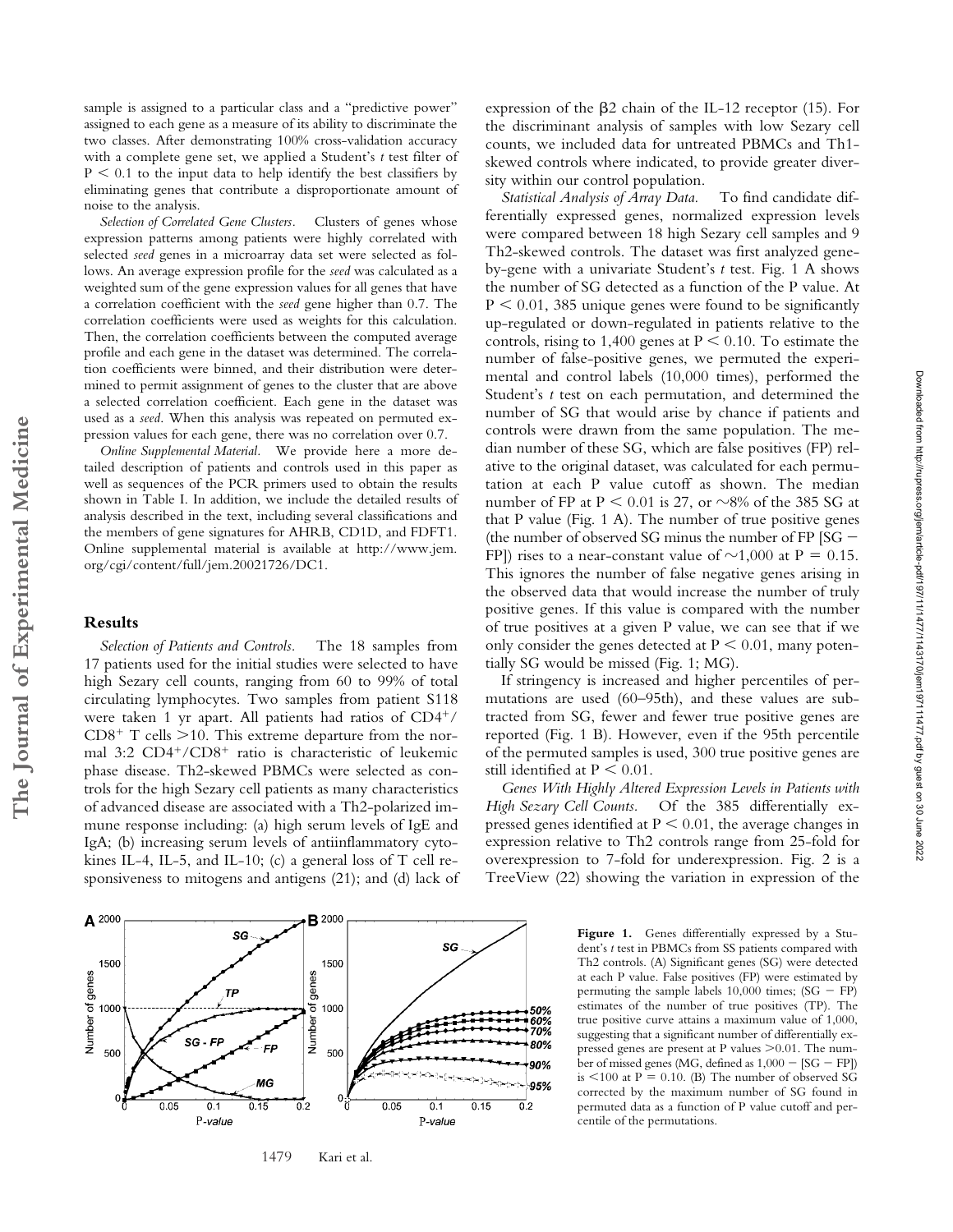

135  $P < 0.01$  genes that are either over- or underexpressed in patients more than twofold. The most highly changed expression levels are for dual specificity phosphatase 1 (DUSP1), 25-fold overexpressed, and CD40 (TNFRSF5), 7-fold underexpressed. Other genes overexpressed >10fold in patients are as follows: versican, a cell surface protein that binds L-selectin and regulates chemokine function (23); plastin T (PLS3), an actin-bundling protein not normally expressed in T cells (24); and the small GTP-binding protein, RhoB (ARHB), involved in cytoskeleton reorganization and signal transduction (25–27). In addition, the message levels for the receptor for IL-11 and the TNF related cytokine, TRAIL (TNFSF10), are significantly increased. IL-11 is a strong inducer of Th2 differentiation, and signals the down-regulation of IL-12 (28), both characteristic of Sezary cells. Underexpressed genes include CD26 (DPP4), whose loss has been suggested to be a strong marker for CTCL (29). Both  $CD8^+\alpha$  and  $CD8^+\beta$ message levels are also down, which is consistent with the observed decrease in CD8<sup>+</sup> T cell numbers (30) with advancing disease. Other significantly down-regulated genes include the IL-1 receptors, signal transducer and activator of transcription 4 (STAT4), and the IL-2 receptor  $\beta$  chain.

*Validation of Array Results Using Quantitative Real-time PCR*. To determine the accuracy of changes in gene expression reported by our arrays, selected genes were assayed by QPCR for the 18 high Sezary cell samples and 9 Th2 controls. The direction of change by PCR was in agreement for every gene tested. Of the 32 genes tested, only 1 gene, PLS3, showed an important difference in the two assays (500-fold up by QPCR and only 14-fold up by array), probably attributable to some crosshybridization that raised the array control values. Over the remaining 31 genes, for  $\sim$ 75%, the two ratios agreed within a factor of two, the average of the microarray ratio to the QPCR ratio was 0.70, and the median was 0.61. The comparison of the PCR and microarray assay, (Table I) shows that the arrays give a highly reliable estimate of the direction of change in gene expression with a tendency to underestimate quantitative differences.

*Expression Profiles of a Small Number of Genes Identified by PDA Correctly Classify High Sezary Patients and Normal Control Samples.* We used PDA, as implemented by CLEAVER (13, 14), to identify genes with the highest power to correctly distinguish patients from controls. To identify the best genes for distinguishing the two sample classes, we first trained the PDA program on the 18 high Sezary cell samples versus 9 Th2-skewed and 3 untreated controls. Cross-validation of the samples in these two

**Figure 2.** TreeView of P < 0.01 SG up- or down-regulated greater than twofold in 18 high tumor burden patients (red) compared with 9 Th2-skewed controls (blue). Gene symbols are taken from Source (http:/ /genome-www5.stanford.edu/cgi-bin/SMD/source//BatchSearch). The green cluster identifies down-regulated genes and the red cluster identifies up-regulated genes in patients versus controls. Values for fold increases  $(+)$  or decreases  $(-)$  precede the gene symbols.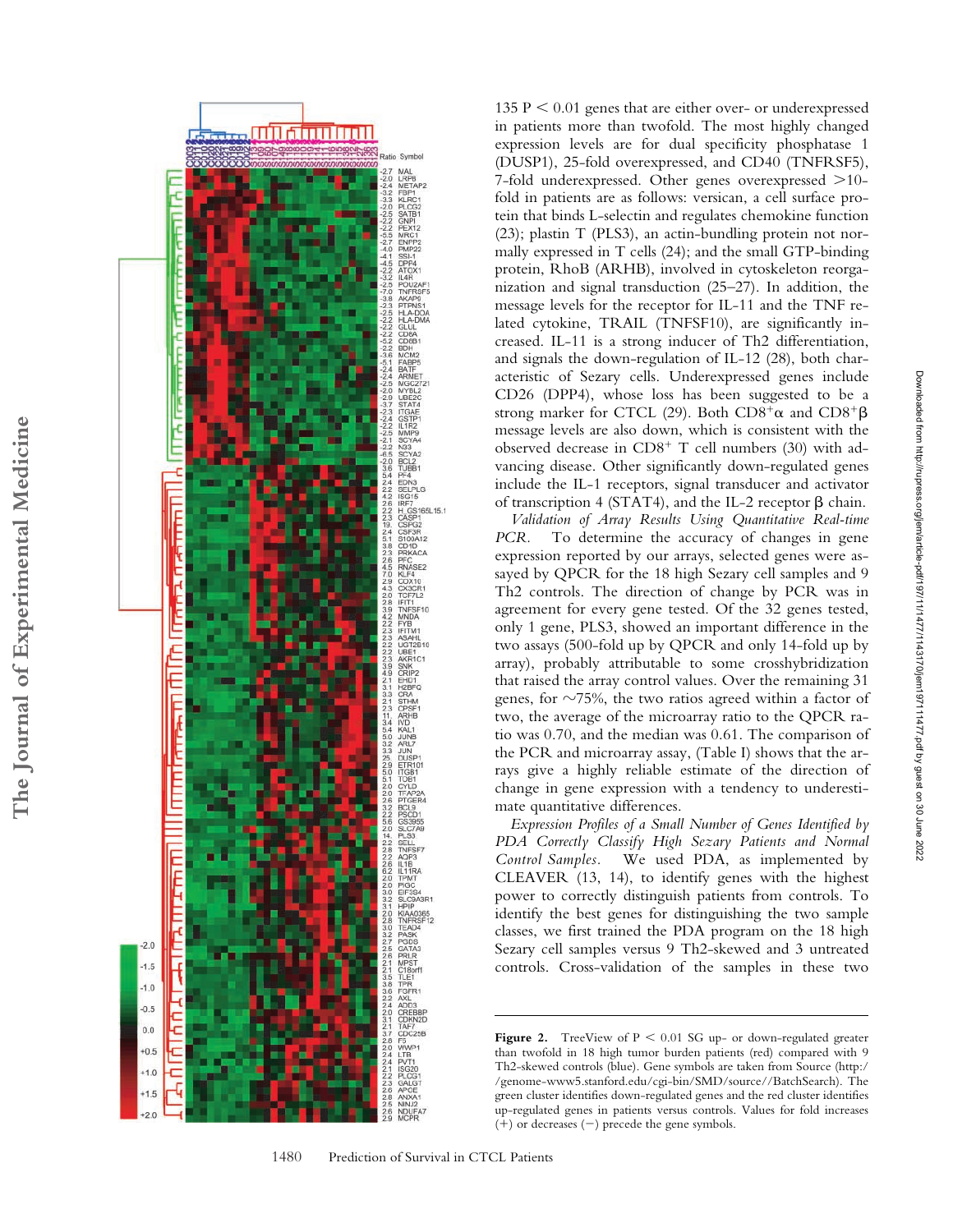| Genes                            |                    | Array experiment |                    |              |         | Real-time experiment      |                                                                                                          |        |                  |
|----------------------------------|--------------------|------------------|--------------------|--------------|---------|---------------------------|----------------------------------------------------------------------------------------------------------|--------|------------------|
| Name                             | Symbol             | Th <sub>2</sub>  | Patient            |              |         | Th <sub>2</sub>           | Patient<br>Mean ± SD Mean ± SD Ratio P value <sup>a</sup> Mean ± SD Mean ± SD Ratio P value <sup>a</sup> |        |                  |
| Dual specificity phosphatase 1   | DUSP1              | $0.2 \pm 0.1$    | $3.9 \pm 2.9$      | 25           | < 0.001 | $0.1 \pm 0.1$             | $1.8 \pm 1.5$                                                                                            | 31     | < 0.001          |
| Plastin T                        | PLS3               | $0.7 \pm 0.2$    | $10 \pm 9.7$       | 14           |         | $< 0.001$ 0.01 $\pm$ 0.01 | $3.5 \pm 6.4$                                                                                            | 479    | 0.034            |
| Rho B                            | <b>ARHB</b>        | $0.3 \pm 0.2$    | $3.4 \pm 3.7$      | 11           | 0.002   | $0.2 \pm 0.1$             | $1.6 \pm 1.6$                                                                                            | 8      | 0.002            |
| Jun B                            | JUNB               | $1 \pm 0.3$      | $4.9 \pm 3.2$      | 5            | < 0.001 | $0.3 \pm 0.2$             | $3.1 \pm 2.9$                                                                                            | 10     | < 0.001          |
| Integrin $\beta$ 1               | ITGB1              | $1 \pm 0.7$      | $4.6 \pm 5.4$      | 4.5          | 0.013   | $0.1 \pm 0.1$             | $1.4 \pm 1.5$                                                                                            | 12     | 0.003            |
| TRAIL/APO-2 ligand               | TNFSF10            | $0.7 \pm 0.2$    | $3 \pm 3.5$        | 4.2          | 0.015   | $0.3 \pm 0.1$             | $1.7 \pm 1.4$                                                                                            | 6      | < 0.001          |
| CX3C receptor 1                  | CX3CR1             | $0.7 \pm 0.4$    | $3.4 \pm 3.4$      | 4.5          | 0.006   | $0.3 \pm 0.2$             | $2.1 \pm 2.4$                                                                                            | 8      | 0.004            |
| Interferon-stimulated protein    | ISG15              | $1 \pm 0.3$      | $4 \pm 4.0$        | 4.2          | 0.005   | $0.4 \pm 0.3$             | $3.4 \pm 4.2$                                                                                            | 9      | 0.009            |
| Cyclin-dependent kinase I 2D     | CDKN2D             | $1 \pm 0.4$      | $2.8 \pm 1.6$      | 2.7          | < 0.001 | $0.4 \pm 0.1$             | $1.7 \pm 0.9$                                                                                            |        | 4.3 $< 0.001$    |
| Intercellular adhesion mol. 2    | ICAM2              | $3.7 \pm 1.2$    | $9.8 \pm 3.8$      | 2.7          | < 0.001 | $0.4 \pm 0.2$             | $1.4 \pm 0.8$                                                                                            | 3.3    | < 0.001          |
| CD1D                             | CD1D               | $0.4 \pm 0.1$    | $0.9 \pm 0.7$      | 2.6          | 0.005   | $0.1 \pm 0.1$             | $2.4 \pm 2.5$                                                                                            | 16     | 0.001            |
| GATA3                            | GATA3              | $1.3 \pm 0.6$    | $3.2 \pm 1.6$      | 2.5          | < 0.001 | $0.3 \pm 0.2$             | $2.2 \pm 1.5$                                                                                            | 7      | < 0.001          |
| Selectin L                       | <b>SELL</b>        | $5.4 \pm 2.2$    | $10.8 \pm 4.6$     | 2            | < 0.001 | $0.6 \pm 0.4$             | $1.8 \pm 1.1$                                                                                            | 2.8    | < 0.001          |
| CD44                             | CD44               | $13.3 \pm 3.7$   | $7.3 \pm 3.0$      | $-1.8$       | 0.001   | $2.3 \pm 2.3$             | $1 \pm 0.6$                                                                                              | $-2.3$ | 0.188            |
| $CD8^+\alpha$                    | CD <sub>8</sub> A  | $1.4 \pm 0.7$    | $0.6 \pm 0.3$      | $-2.2$       | 0.01    | $1.3 \pm 0.7$             | $0.1 \pm 0.1$                                                                                            | $-14$  | < 0.001          |
| Chemokine (C-C motif) Rec. 1     | CCR1               | $6.8 \pm 3.6$    | $2.7 \pm 4.4$ -2.5 |              | 0.019   | $1.4 \pm 1.0$             | $0.9 \pm 1.4$                                                                                            | $-1.6$ | 0.277            |
| Signal trans. & act. of trans. 4 | STAT4              | $2.7 \pm 1.6$    | $0.7 \pm 0.8$ -3.7 |              | 0.005   | $1.4 \pm 0.4$             | $0.3 \pm 0.3$                                                                                            |        | $-4.5 \le 0.001$ |
| Interleukin 1 receptor type II   | IL1R2              | $2 \pm 0.8$      | $0.5 \pm 0.2 -3.8$ |              | < 0.001 | $2.2 \pm 1.3$             | $0.1 \pm 0.1$                                                                                            | $-26$  | 0.001            |
| $CD8^+$ $\beta$                  | CD8B               | $3.7 \pm 2.2$    | $0.7 \pm 0.3$      | $-5$         | 0.004   | $1.7 \pm 0.8$             | $0.4 \pm 0.3$                                                                                            |        | $-4.6 \le 0.001$ |
| CD26                             | DPP4               | $1.5 \pm 0.6$    | $0.2 \pm 0.1$      | $-7$         | < 0.001 | $1.5 \pm 0.9$             | $0.1 \pm 0.1$                                                                                            | $-19$  | 0.001            |
| CD40                             | <b>TNFRSF5</b>     | $3.3 \pm 1.8$    | $0.5 \pm 0.3$      | $-7$         | 0.001   | $1.9 \pm 0.9$             | $0.3 \pm 0.3$                                                                                            | $-6$   | < 0.001          |
| Cytochrome P450 1B1              | CYB1B1             | $15 \pm 13.4$    | $1.1 \pm 1.0 -13$  |              | 0.015   | $1.7 \pm 1.3$             | $0.2 \pm 0.2$                                                                                            | $-6$   | 0.001            |
| Interleukin 1 receptor type I    | $IL-1R1$           | $4.0 \pm 3.9$    | $0.6 \pm 0.2 -18$  |              | 0.032   | $2.1 \pm 1.8$             | $0.2 \pm 0.2$                                                                                            | $-11$  | 0.014            |
| $I\kappa B\alpha$                | <b>NFKBIA</b>      | $7.2 \pm 2.9$    | $9.5 \pm 6.2$      | 1.3          | 0.193   | $0.5 \pm 0.4$             | $1.1 \pm 1.6$                                                                                            | 2.2    | 0.135            |
| Rac/Cdc42 GEF 6                  | ARHGEF6            | $5.9 \pm 2.3$    | $7.8 \pm 2.4$      | 1.3          | 0.066   | $0.7 \pm 0.2$             | $1.5 \pm 1.2$                                                                                            | 2.2    | 0.013            |
| Zinc finger protein 161          | <b>ZNF161</b>      | $2.8 \pm 0.7$    | $3.1 \pm 0.5$      | 1.1          | 0.366   | $1.3 \pm 1.0$             | $1.5 \pm 1.2$                                                                                            | 1.2    | 0.586            |
| Superoxide dismutase 1           | SOD1               | $14 \pm 5.2$     | $14.8 \pm 5.8$     | 1.1          | 0.737   | $1.1 \pm 0.9$             | $2.4 \pm 2.4$                                                                                            | 2.2    | 0.051            |
| Cyclophilin A                    | PPIA               | $10.8 \pm 3.6$   | $10.7 \pm 3.6$     | $\mathbf{1}$ | 0.939   | $1 \pm 1.3$               | $1.6 \pm 1.2$                                                                                            | 1.7    | 0.207            |
| NFKB1 (p105)                     | NFKB1              | $2.7 \pm 0.8$    | $2.8 \pm 1.4$      | 1            | 0.875   | $0.7 \pm 0.6$             | $0.5\,\pm\,0.3$                                                                                          | $-1.4$ | 0.408            |
| Maltase-glucoamylase             | MGAM               | $1 \pm 0.4$      | $0.9 \pm 0.4$      | $-1.2$       | 0.368   | $0.8 \pm 1.2$             | $1.3 \pm 1.3$                                                                                            | 1.7    | 0.314            |
| Fas                              | TNFRSF6            | $1.1 \pm 0.5$    | $0.9 \pm 0.4$      | $-1.2$       | 0.374   | $0.7 \pm 0.6$             | $0.6\,\pm\,0.6$                                                                                          | $-1.2$ | 0.631            |
| Plastin L                        | LCP1               | $40.4 \pm 25$    | $24.0 \pm 11$      | $-1.7$       | 0.095   | $0.9 \pm 0.4$             | $0.9 \pm 0.3$                                                                                            | $-1$   | 0.958            |
| CD40 ligand                      | TNFSF5             | na               | na                 | na           | na      | $0.3 \pm 0.1$             | $1.5 \pm 2.0$                                                                                            | 6      | 0.015            |
| $IL-18$                          | $IL-18$            | na               | na                 | na           | na      | $1\,\pm\,0.9$             | $1.5 \pm 1.0$                                                                                            | 1.5    | 0.22             |
| Fas ligand                       | TNFSF <sub>6</sub> | na               | na                 | na           | na      | $1.2 \pm 0.6$             | $0.5\,\pm\,0.5$                                                                                          | $-2.4$ | 0.014            |

**Table I.** *Verification of Array Using Quantitative Real-time PCR*

a Determined by Student's *t* test.

**The Journal of Experimental Medicine**

The Journal of Experimental Medicine

classes is 100% accurate (Figure S1 available at http:// www.jem.org/cgi/content/full/jem.20021726/DCI).

To select the best features for classification, we applied a  $P < 0.10$  P value cutoff to eliminate genes that contribute a

disproportionate number of FP. The genes identified by Student's *t* test at  $P < 0.10$  were used rather than the 385  $P < 0.01$  gene set in order to include genes with higher variance that might be good class predictors. To assess the total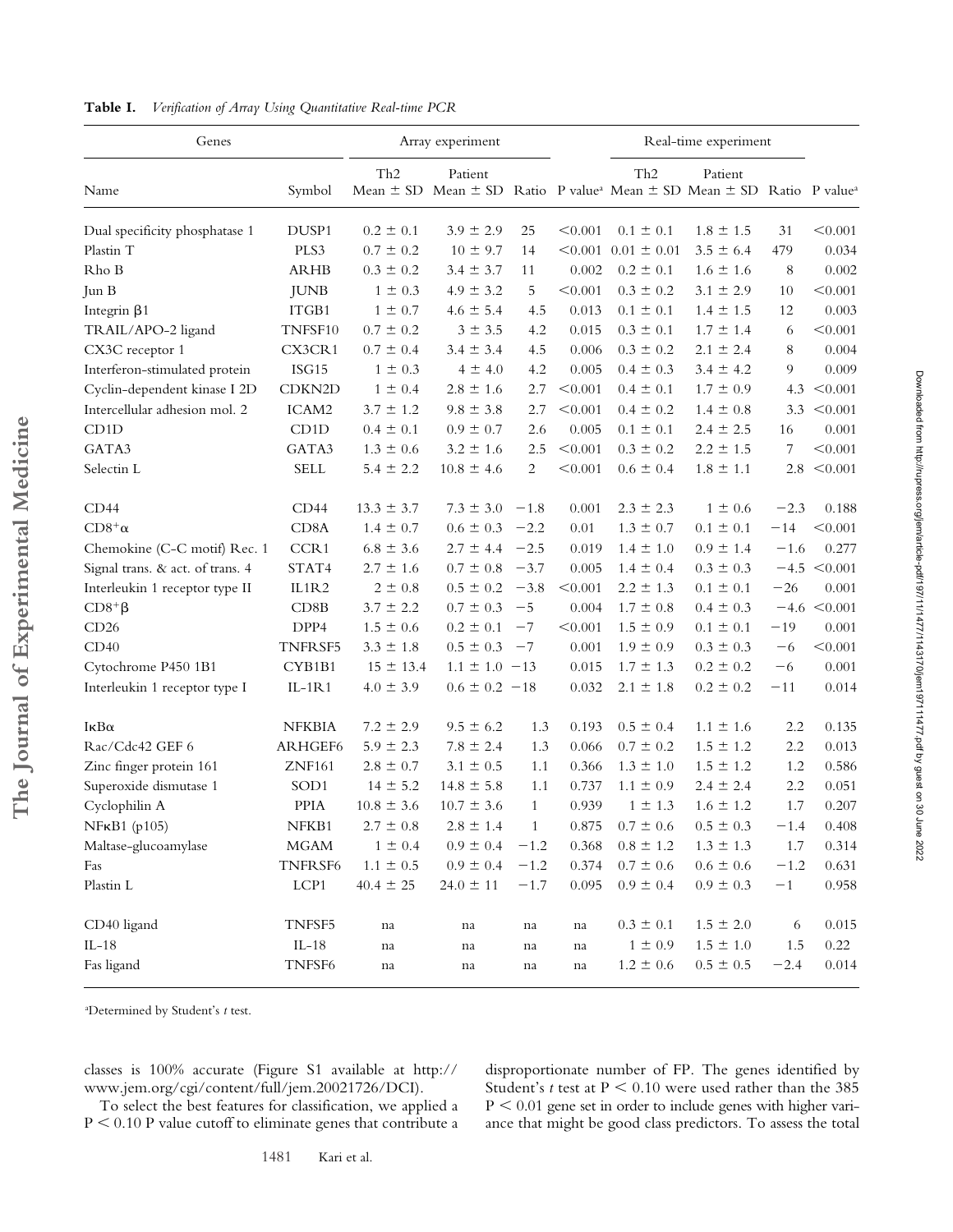number of genes that were good classifiers, the genes were ranked according to the absolute value of their assigned predictive power. When the logarithm of the predictive power was plotted against the logarithm of the rank, 200 genes were found to have a faster rise in predictive power than in rank (Figure S2 available at http://www.jem.org/ cgi/content/full/jem.20021726/DCI). According to Zipf's law (31), these 200 genes are expected to most effectively differentiate patients from controls. As few as four of these genes, for example, either (a) STAT4, TOB1, CD26, and TRAIL, or (b) STAT4, TOB1, SEC61A1, and GS3686, can be used for correct classification. The 90 best classifiers for this gene set are shown in Fig. 3. It is important to note that half of the 90 genes are in the  $P < 0.10$  dataset, but not the more restricted  $P < 0.01$  dataset.



Figure 3. Dendrogram of the most informative 90 genes that discriminate high Sezary patients from normal controls using PDA. Patient labels are shown in red, Th2 controls in blue, and untreated PBMCs in green. Rank is a measure of the predictive power, and ratio is the average fold change between patients and controls; the minus indicates down-regulation in patients.

*Classification of Sezary Patients with Low Tumor Burden.* Having achieved a 100% cross-validation on our high blood tumor burden dataset, we used PDA to classify a holdout set of 27 patient samples with 5–53% circulating Sezary cells, and 8 additional controls, including 1 untreated PBMC and 7 Th1-skewed PBMCs. The high Sezary cell samples were used again as the training set. Because the additional patients and controls had been analyzed using only the genes on human array HA-03, we used the 500 genes from HA-03, which were in the  $P \le$ 0.10 dataset to train the PDA. We posed two questions: (a) Can predictors identified on the patients with high Sezary cell counts be used to classify patients with low Sezary cell counts? (b) How many genes are required to achieve accurate classification?

To determine the minimal number of genes needed to classify the holdout set, we progressively removed the upand down-regulated genes with lower predictive powers, as determined by the training set. Fig. 4 A shows the effect of reducing the number of genes used for classification from 500 to 8 genes. From 40 to 500 genes, the classification is virtually identical, and classification is 100% accurate. When the classification set is reduced to 20 genes, 1 patient sample, S139.1, is classified as a control (see Discussion). This patient was subsequently found to suffer from a peripheral T cell lymphoma resembling Kimura's disease (32), not SS. If we reduce the number to eight genes, we find that one normal control, C022–1, is misclassified (Fig. 4 A, arrow). To determine whether the 20 genes with the highest predictive powers were uniquely required for accurate classification, we reversed our procedure and sequentially removed genes with the highest, rather than the lowest, predictive power from the 500-gene dataset. We find that the best 85 genes, equally divided between positive and negative classifiers, can be removed before classification becomes  $\leq 100\%$  (unpublished data). This shows that although many more genes are required, the 300 genes with lower predictive powers can still classify accurately.

Fig. 4 B shows the classification when the number of controls in the training set was reduced to four Th2 and two untreated PBMC controls. This allowed us to include more of the Th2 controls in the test set. The 40 genes identified in the training set with fewer controls also perfectly classify the additional 27 CTCL patients and 14 normal controls. If we reduce the number of classifiers to the top 20 genes, once again the Kimura's disease sample fails to classify as a CTCL patient. The list of the 40 genes used for the classification is shown in Fig. 4 C.

*Expression Patterns for Clusters of Genes Are Found to Vary Coordinately among CTCL Patients.* Among the differentially expressed genes in our CTCL patients, overexpressed genes exhibit much greater patient-to-patient variability in expression levels than underexpressed genes do. This is evident from the TreeView shown in Fig. 2. The alternating expression levels across patient samples for some of our top classifiers and highly differentially expressed genes appeared to be highly correlated, for example, RHOB with DUSP1. These correlations could be important for the

Downloaded from http://rupress.org/jem/article-pdf/197/11/14217/143170/jem197111477.pdf by guest on 30 June 2022 Downloaded from http://rupress.org/jem/article-pdf/197/11/1477/1143170/jem197111477.pdf by guest on 30 June 2022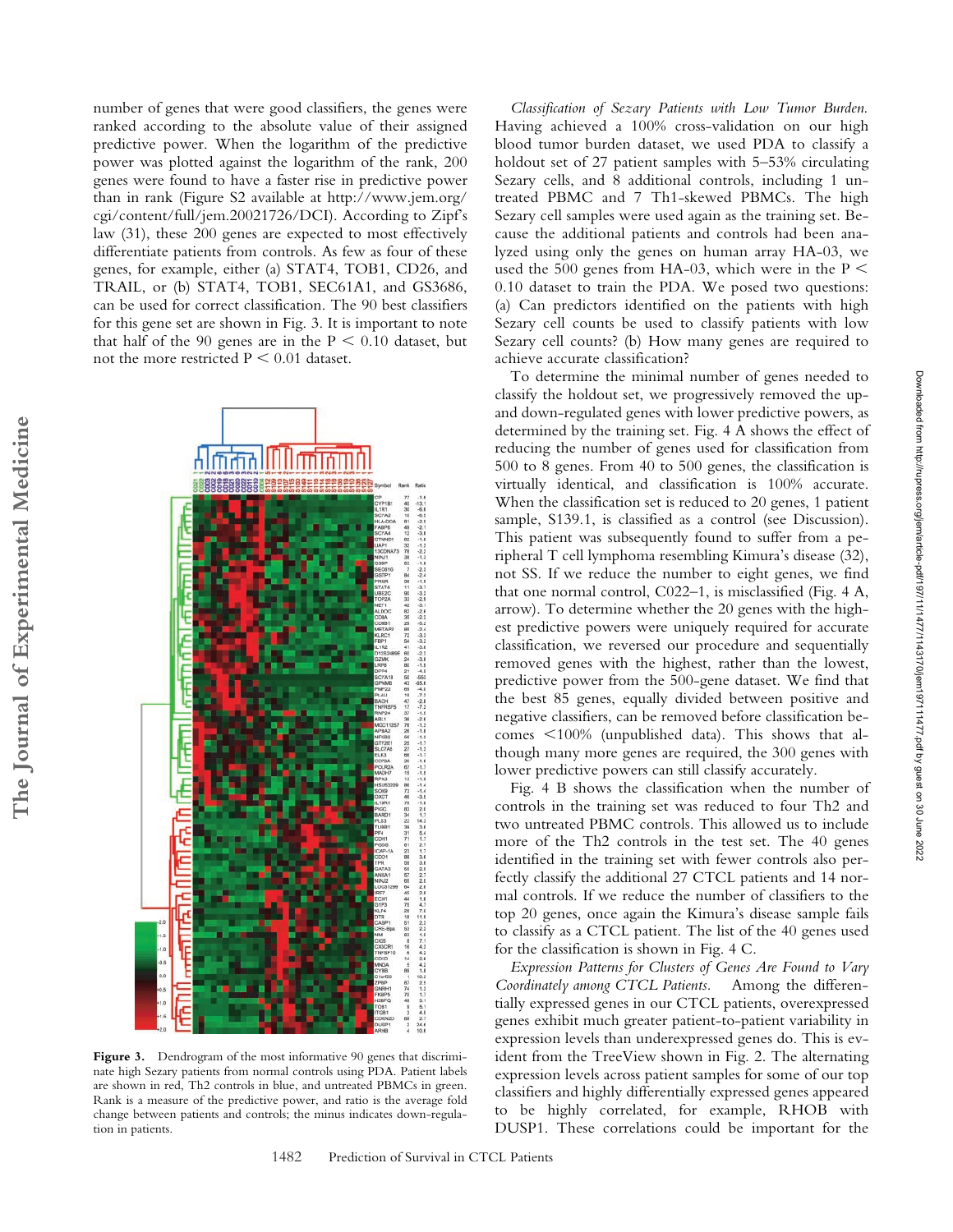

Figure 4. Classification of low tumor burden CTCL patients using PDA. (A) Effect of decreasing the number of class predictors on classification. Seven measurements are included in the 40–500 genes tracing, 500, 400, 300, 200, 100, 80, and 40 genes. Each point represents the average predictive score for the aforementioned seven classifiers, and the error bars show one standard deviation. Data are shown separately for 20- and 8-gene classifiers. The lower curve shows the percent Sezary cells in each analyzed sample. For each classifier, the predictive scores are normalized by the average predictive score of patients. The shaded areas indicate values for replicate samples from the training set. (B) Classification of 27 low CTCL patients and 14 controls with 40 genes (PBMCs = untreated). Negative values indicate the expression profiles that define the negative or control class and positive values identify samples assigned to the positive or patient class. The height of the columns measure how well each sample is classified by the list of 40 genes. Percent Sezary cells are indicated for each sample. (C) List of the 40 best classifiers. Genes are listed top to bottom, sorted by the value of their predictive power. Genes up-regulated in patients are in the right column; genes down-regulated in patients are in the left column.

identification of patient subsets, so we identified clusters of genes with highly correlated expression among the up-regulated genes in our  $P < 0.10$  dataset. To identify an expression cluster for a *seed* gene, we first calculated an average profile for this gene, and included all the genes that had a correlation with the average profile that was  $>$ 0.7 in the cluster. The rationale for using 0.7 as a cutoff is given in Fig. 5 A, which compares the degree of correlation of expression values among genes in our observed dataset with that in a dataset in which the expression values for

each gene were randomly permuted. Fig. 5 A shows the mean and 95th percentile distributions of correlation coefficients on a dataset containing only up-regulated genes from  $P < 0.10$  dataset and the same distributions calculated on the same dataset but with the expression values randomly permuted. The distributions of correlated genes obtained on the permuted dataset show no genes with correlation coefficients > 0.7, even for the 95th percentile of permutations. The distributions obtained on the real dataset have a substantial number of genes with correlation



Figure 5. Clusters of correlated genes. (A) Distribution of the number of genes in patients that correlates with an average expression profile calculated for each of  $1,065$  P  $\leq 0.1$  genes: closed symbols, observed expression values; open symbols, permuted expression values; circles, 50th percentile of observations; and triangles, 95th percentile of observations. (B–D) Weighted average expression profiles for the three largest clusters. The clusters were calculated on gene expression for the patients only. The patient samples are sorted according to survival. The 6 ST survivors are on the left and the 12 LT survivors are on the right.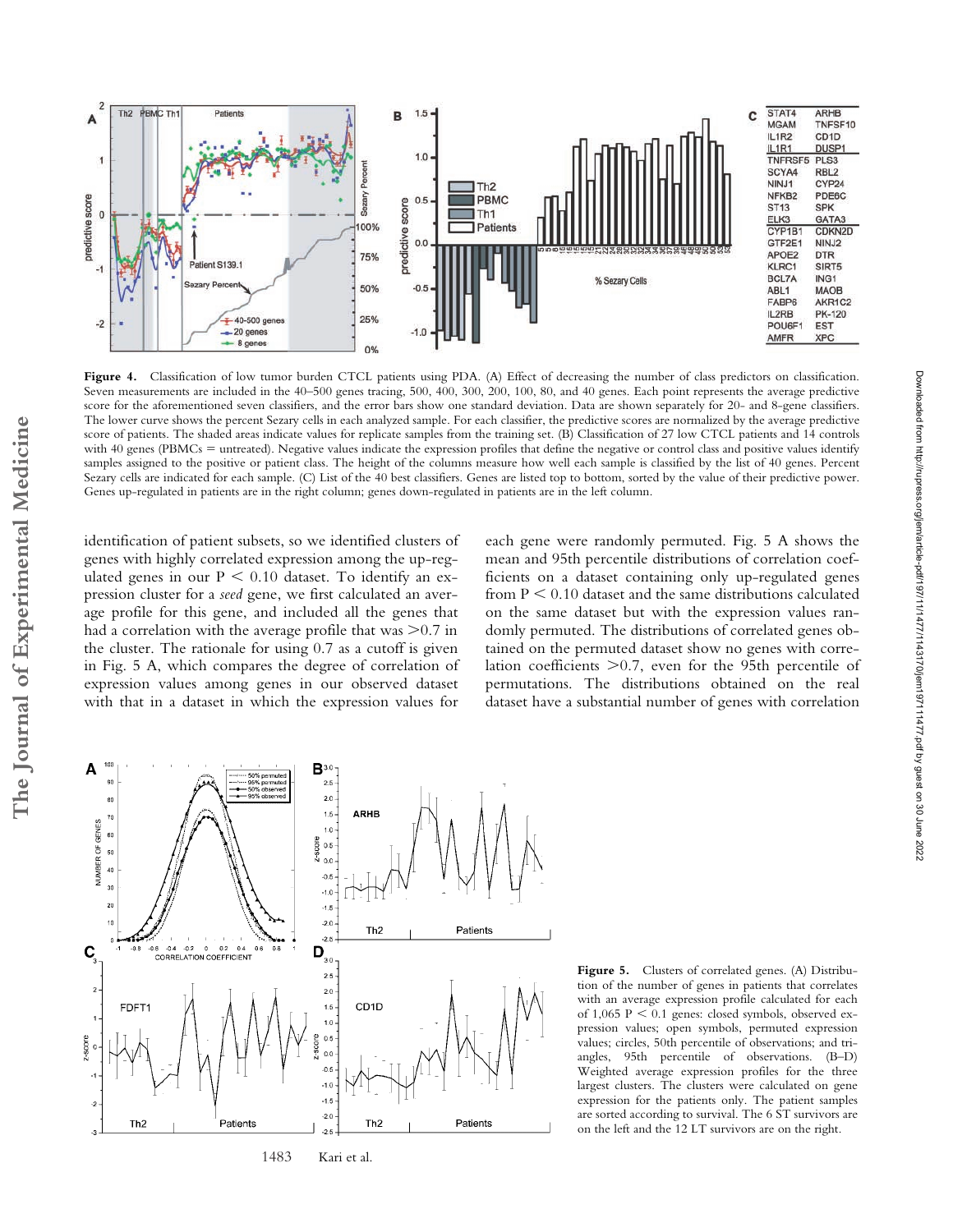$coefficients$   $>0.7$ , suggesting that they do not belong to a cluster by chance. We calculated correlated clusters for all 1,065 up-regulated genes in the dataset and identified only three clusters that included a significant number of members with correlations -0.7 (Table S3 available at http:// www.jem.org/cgi/content/full/jem.20021726/DCI). Many of the genes included are genes from the  $P < 0.01$  dataset. The cluster identified using the RhoB (Fig. 5 B) as the seed gene contains DUSP1, v-JUN, IEP, JunB, JunD, and DNAj (Fig. 5 B), all are immediate early genes. The cluster identified with farnesyldiphosphate farnesyltransferase 1(FDFTase1) as the seed gene includes small GTP binding proteins, vav2 and cdc42, which are modified by this enzyme, but not RhoB, which is also modified by FDFTAse1 (Fig. 5 C). Finally, there is a cluster with CD1D including caspase 1, versican, and S100A12, all are included in the P 0.01 gene list (Fig. 5 D).

*Patients That Survive Less Than Six Months From the Time of Sampling Define a Distinct State of the Disease.* We also evaluated whether disease progression could be correlated with gene expression patterns. For this analysis, the 17 high Sezary cell patients were divided into two groups based on the observed survival. 6 patients who died between 1 and 6 mo from the time the sample was taken were designated short-term (ST) survivors; 11 patients who survived >12 mo (24 mo to  $>5$  yr) were designated long-term (LT) survivors. A Student's *t* test analysis of the gene expression profiles for the two groups was calculated on the 4,500 genes analyzed, and identified 400 genes that were differentially expressed at  $P < 0.01$ . Based on 1,500 permutations of the patient labels, there is a  $\leq 1\%$  probability that this number of differentially expressed genes could occur by chance. There were 1,400 genes that were identified at  $P < 0.10$  as being differentially expressed, and we applied PDA to this dataset to find the most informative genes for distinguishing between the ST and LT patients. The 38 genes with the highest predictive power are shown in the TreeView in Fig. 6.

**The Journal of Experimental Medicine**

The Journal of Experimental Medicine

We extended our analysis to include patients with low Sezary cell counts, again using the data from only the HA-03 array. The 48 samples in this dataset were divided into three groups based on survival: 12 ST (1–6 mo), 25 LT (>40 mo), and 11 samples with intermediate (MT) survivals (12–40 mo). The ST and LT groups were used as a training set and the 12 MT samples were withheld for classification. When all genes on the HA03 array were used for training, the accuracy of cross-validation between ST and LT survivors was >90%, and the MT patients were classified as LT survivors (Figure S3 available at http:// www.jem.org/cgi/content/full/jem.20021726/DCI). This suggests that the patients who survived  $\leq 6$  mo are significantly different from those that survive 12 mo or longer.

To determine which genes were the best class predictors, we performed 20 jackknife permutations of PDA on the 37 LT and ST patients with the 2,032 genes on HA03. For each permutation, we chose a random two thirds of each class for training and the remaining one third for validation. The predictive powers of the genes were ranked



Figure 6. Clustering of the 38 genes whose expression levels best distinguish ST from LT CTCL survivors and the high tumor burden patients that they classify. ST survivors are labeled red, LT survivors are blue (green cluster). The genes most overexpressed in LT survivors are at the top (yellow clusters).

for each permutation, and the mean and standard deviation of the ranks were determined. The 40 genes with the highest mean ranks, and the lowest standard deviation of ranks were again used for 20 jackknife permutations of PDA (Table S4 available at http://www.jem.org/cgi/ content/full/jem.20021726/DCI). This set achieves 100% accuracy in cross-validation of ST and LT survivors and as few as 10 genes from this set are enough for perfect classification (Fig. 7). Thus, a small number of genes can be used to distinguish ST survivors from LT survivors, despite the fact they vary widely (5–99%) in Sezary cell tumor burden and clinical history.

# **Discussion**

*Selection of SG.* We focused initially on patients with very high Sezary cell counts and used Th2-skewed PBMCs as our standard for comparison because of the overwhelming evidence of the Th2 nature of Sezary cells. In this way, we expected to minimize the detection of differences that were related to Th2 differentiation rather than the development of CTCL. In comparing Th2-skewed controls to patients, we find significant changes in gene expression for  $10\%$  of the genes on our arrays. We find a comparable number of changes (unpublished data) when comparing normal PBMCs to PBMC-skewed to a Th1 or Th2 response, suggesting that very few events are required to alter expression of so many genes. Because our patients have been tested against only 4,500 unique genes, it is possible that the genes responsible for the initial transformation event are not on our arrays. Nevertheless, the changes in expression we see account for many of the observed char-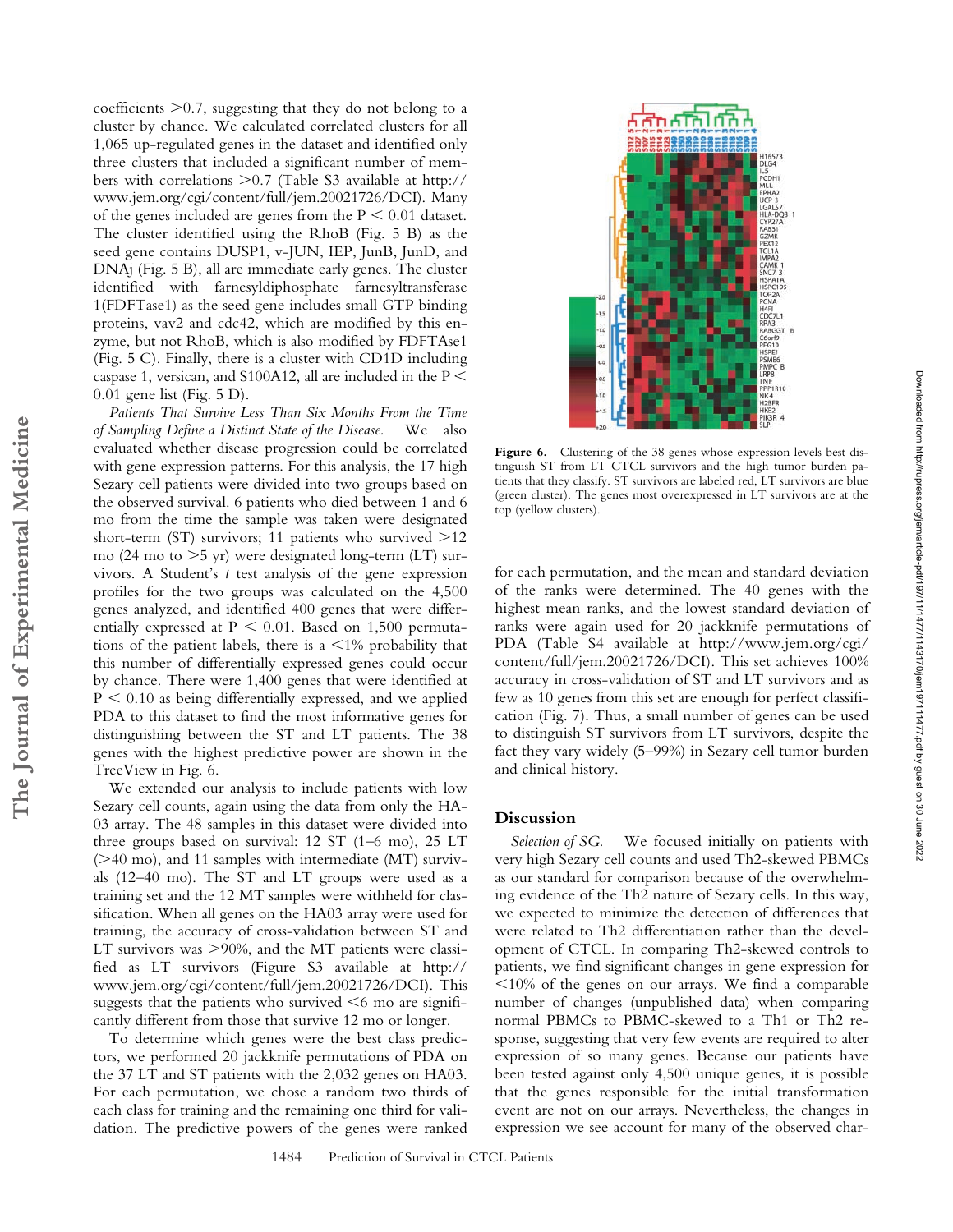



Downloaded from http://rupress.org/jem/article-pdf/197/11/1477/1143170/jem197111477.pdf by guest on 30 June 2022

Downloaded from http://rupress.org/jem/article-pdf/197/11/143170/jem197111477.pdf by guest on 30 June 2022

acteristics of the disease, provide markers for diagnosis and prognosis, and may also provide targets for therapy.

We used a univariate Student's *t* test as a primary screen to determine the number of genes that are differentially expressed between the high Sezary cell patients and Th2 skewed controls. We set two thresholds of significance that were used for the different analyses we performed (33). The genes selected at the  $P < 0.01$  threshold include few FP, exhibit low variance among patients, and are likely to be the most useful for understanding the biology of CTCL and for designing single gene diagnostic reagents. Some of these genes are described in the following paragraphs. Because of patient variability, the most accurate class distinctions between patients and controls or early and late stage disease must be based on expression levels of many genes. We used PDA for these studies, and found numerous genes with  $P > 0.01$  that were informative as a group, even though their individual variability was high.

*Expression of Genes Associated with Th2 Differentiation.* Our array studies confirm and extend evidence of the skin homing and Th2 nature of Sezary cells. Overexpressed genes required for Th2 differentiation include transcription factors Gata-3, which also suppresses Th1 development (34, 35) and JunB required for Th2-specific IL-4 transcription (36). Amplification and overexpression of JunB has been described recently in a subset of CTCL patients (37). Overexpressed genes that are important for tissue-specific homing characteristic of Th2 cells include selectin-L ligand, preferentially found on  $CD4^+$  cells expressing Th2 cytokines (38); selectin-P ligand, which forms the skinhoming cutaneous lymphocytic antigen when modified by  $\alpha$ -fucosyl transferase (39); and integrin  $\beta$ -1 (40, 41), another marker for skin-homing T cells.

*Genes That Affect Apoptosis.* There has been much speculation that CTCL cells may be defective in their apoptotic pathways. However, observations at the message level from our array studies are not, in all cases, consistent

with this hypothesis. We find the antiapoptotic gene Bcl2 to be underexpressed in our samples and, whereas Fas ligand message levels are decreased, T cell–associated Fas message levels are essentially unchanged. However, we do find several other patterns of gene expression that could contribute to a defect in the apoptotic pathways.

The overexpression of the proinflammatory cytokine IL-1 $\beta$ , a primary activator of T cell death pathways (42), and caspase 1 required for IL-1 $\beta$  activation, was unexpected in light of the primarily antiinflammatory phenotype exhibited by patients. However, IL-1 $\beta$  overexpression is offset by the underexpression of both IL-1 receptors (IL-1Rs) in patients, suggesting that this important apoptotic pathway is inactive in CTCL cells. The significance of the underexpression of the IL-1Rs to CTCL is supported by PDA studies that identify the reduction in IL-1R expression as second only to that of STAT4 in classifying patients and controls.

The chemokine receptor CX3CR1 is normally expressed on Th1 but not on Th2 (43), yet we find it to be overexpressed by more than fourfold in patients. In the central nervous system, CX3CR1 on microglia is suggested to prevent Fas-mediated cell death in response to stress (44). If CX3CR1 has a similar function in Sezary cells, this could also contribute to the proposed apoptotic defect in these cells. ICAM2, also overexpressed, has been shown to suppress  $TNF-\alpha-$  and Fas-mediated apoptosis through its activation of the PI3K–AKT pathway (45). AKT overexpression has been associated with a variety of different cancers. The combined up-regulation of genes known to interfere with apoptosis, such as CX3CR1 and ICAM2, and down-regulation of the IL-1Rs could contribute to the observed resistance to apoptosis in Sezary cells.

*Genes Not Normally Expressed in Th2.* There are presently no CTCL-specific markers. Identification of genes expressed in the malignant T cells, which are not normally expressed in that cell type, can be very useful for diagnosis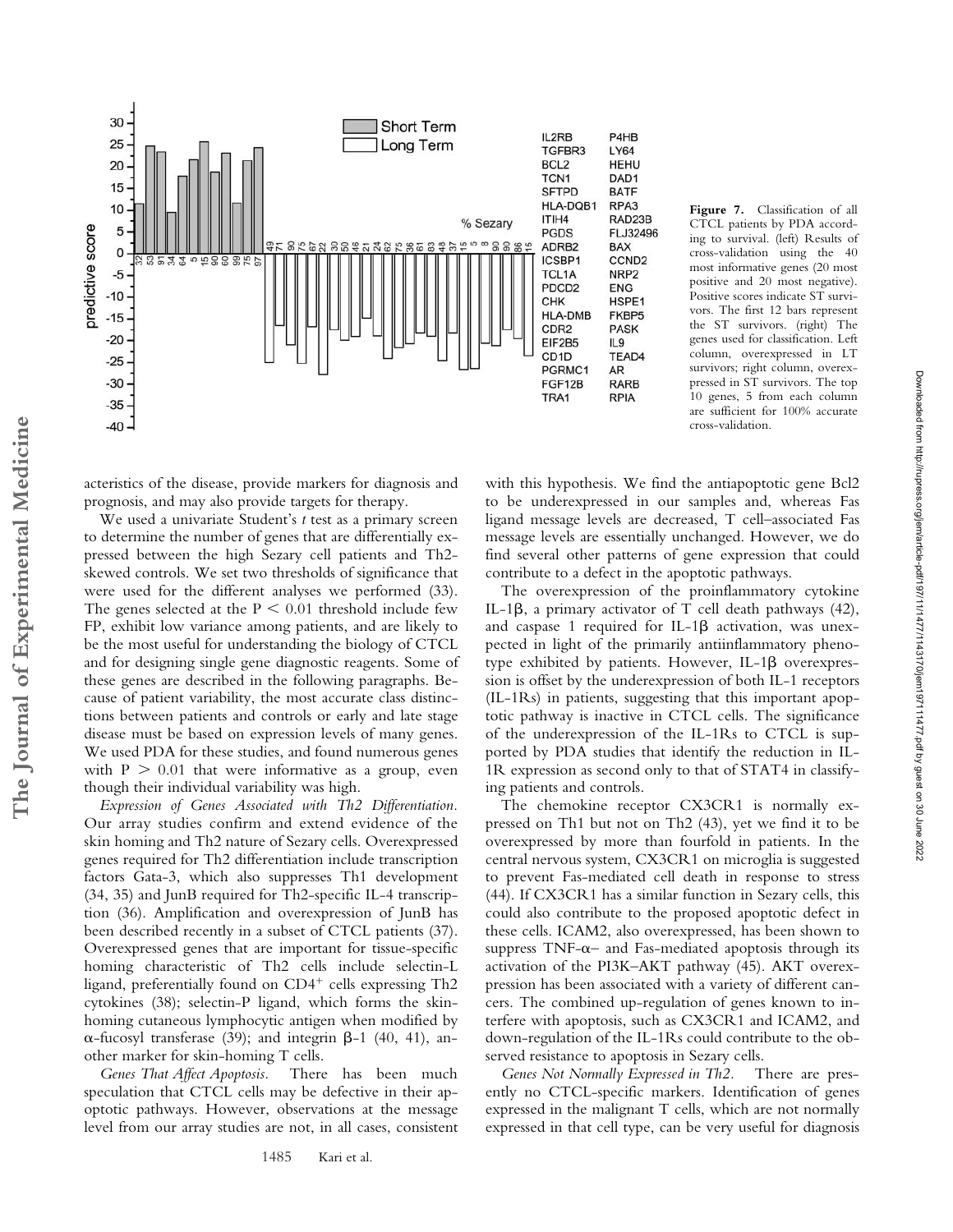and perhaps act as targets for intervention. The plastin gene family has three known members that function as actinbundling proteins and have tissue-restricted expression patterns (46). PLS3 is expressed in a variety of tissues but not in normal lymphoid cells, which express lymphoid cell plastin instead. We find lymphoid cell plastin to be abundantly expressed in both patients and controls, but inappropriate PLS3 expression is restricted to the CTCL samples. PLS3 expression was detected in 35 out of the 45 patient samples surveyed by arrays. Both lymphoid and PLS3s were coexpressed in all cases. Transfection papers have suggested that these highly related proteins have differences in localization patterns and in their interactions with cytoskeletal accessory proteins and, therefore, may have somewhat different functions (47). The inappropriate expression of a nonlymphoid marker, such as PLS3, and a non-Th2 marker, such as CX3CR1, in the malignant cells could be used as robust markers for diagnosis.

*Genes That Have High Predictive Power to Classify Patients and Controls.* We reported previously the loss of STAT4 expression in  $CD4<sup>+</sup>$  Sezary cells in a small group of patients (15). We have now confirmed and extended those studies to the 45 patient samples analyzed in this work. The loss of expression of STAT-4, which is required for Th1 T cell differentiation (48, 49), is one of the most significant characteristics of CTCL patent samples. STAT4 is one of two genes that can be used in PDA to classify high Sezary cell patients from controls by themselves and one of eight genes that classify patients with low percentages of circulating Sezary cells, suggesting that the loss of STAT4 may be an early event in the development of CTCL.

**The Journal of Experimental Medicine**

The Journal of Experimental Medicine

The small GTPase RhoB is another of the top classifiers identified in the PDA studies. Like PLS3, RhoB interacts with the actin cytoskeleton. As a GTP-binding protein, RhoB has the capacity to modulate downstream events, and its activity is dependent on posttranslational modifications that can be catalyzed by either farnesyl transferases or geranylgeranyltransferases. Farnesyl transferase inhibitors have been under intense scrutiny for their potential in treating cancers that harbor Ras mutations. Although there are some observations that contradict the model (46), there is a large body of evidence that supports the hypothesis that the efficacy of these inhibitors in treating cancers is due to their effects on RhoB (50–52).

Although we were able to accurately classify our high Sezary cell patients and controls with as few as two genes (STAT4 and RhoB), one of our main objectives was to develop biomarkers that could identify patients with low tumor burdens that are more difficult to recognize clinically. We found that when the classification gene set was reduced to the 20 top genes, all controls and all but 1 patient were properly classified. On reexamination, the misclassified patient had skin findings typical of Kimura's disease (53) but blood findings in keeping with leukemic phase CTCL, including a high  $CD4^{+}/CD8^{+}$  ratio, eosinophilia, and a circulating T cell clone identified by a chromosomal abnormality. Despite the many similarities to SS, this Kimura's patient was properly identified by PDA. Expression patterns of STAT-4 and RhoB alone could be used to correctly classify 26 out of the 29 CTCL patients and all but 1 untreated control, but there are many sets of 10 genes that are as good as or better classifiers than these 2 genes.

*Classification of ST Survivors.* We also found that patients who are ST survivors, and are usually resistant to additional therapy, have a detectably different gene expression pattern from patients classified as MT and LT survivors, independent of their tumor burden. The finding of a "terminal signature" in these patients has a number of implications. Perhaps the most obvious and important is that an accumulation of a high percentage of Sezary cells is not an optimal index of the severity of disease. Because CTCL patients may die from a number of different causes, it is striking that a characteristic gene expression pattern can be detected in their peripheral immune cells when death is imminent. If this pattern is confirmed using additional patient samples, it should be used to identify patients who might benefit from more aggressive therapies that would otherwise not be recommended until later times.

The ability to identify patients with as few as 5% circulating Sezary cells using PDA suggests that the malignant cells, as a function of the cytokines and chemokines they release, induce a pattern of gene expression in the peripheral blood that is distinctive to CTCL. Comparable diagnostic signatures may be detectable in the immune cells of patients with other cancers, and other types of diseases. A systematic examination of the gene expression profiles of peripheral immune cells from a variety of patients should be undertaken.

We wish to thank S. Raychaudhuri for helpful discussions of CLEAVER, L. Montaner for critically reading the manuscript, and The Wistar Editorial Department for preparing the manuscript.

This work was supported by grants U01 CA85060, R21 CA81370, and the Pennsylvania Tobacco Settlement grant ME 01-740 to L. Showe; A. Loboda is supported by the National Cancer Institute training grant T32 CA09171; and The Wistar Institute Array Facility is supported in part by grant P30 CA10815-34S3. We would also like to acknowledge the support of the Microarray Network grant NSF-RCN 0090286 to M.K. Showe.

*Submitted: 1 October 2002 Revised: 27 March 2003 Accepted: 27 March 2003*

#### **References**

- 1. Li, G., B.R. Vowels, B.M. Benoit, A.H. Rook, and S.R. Lessin. 1996. Failure to detect human T-lymphotropic virus type-I proviral DNA in cell lines and tissues from patients with cutaneous T-cell lymphoma. *J. Invest. Dermatol.* 107: 308–313.
- 2. Kim, Y.H., and R.T. Hoppe. 1999. Mycosis fungoides and the Sezary syndrome. *Semin. Oncol.* 26:276–289.
- 3. Dereure, O., P. Portales, J. Clot, and J.J. Guilhou. 2000. Decreased expression of Fas (APO-1/CD95) on peripheral blood CD4+ T lymphocytes in cutaneous T-cell lymphomas. *Br. J. Dermatol.* 143:1205–1210.
- 4. Edelson, R.L. 2001. Cutaneous T cell lymphoma: the helping hand of dendritic cells. *Ann. NY Acad. Sci.* 941:1–11.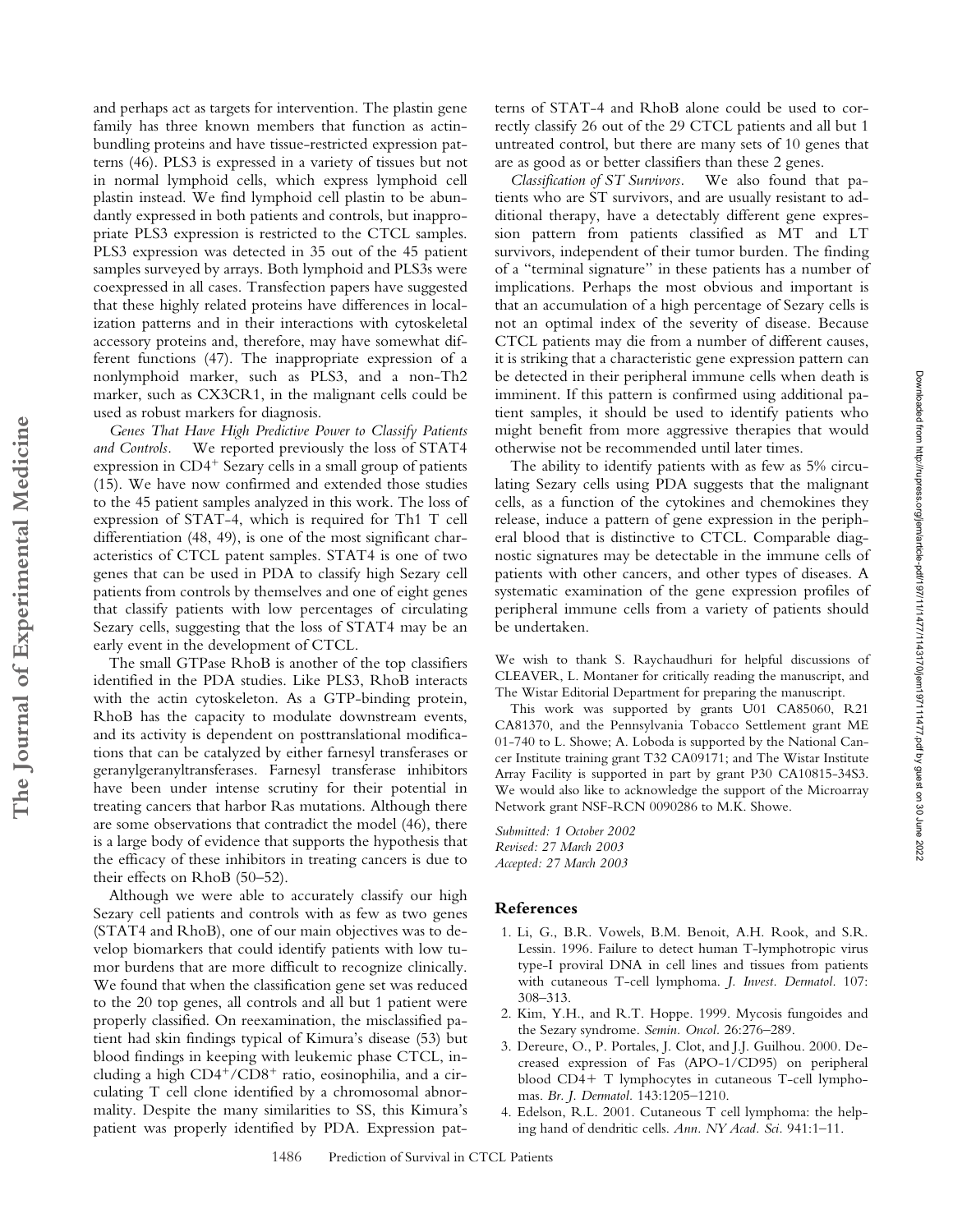- 5. Kim, Y.H., K. Bishop, A. Varghese, and R.T. Hoppe. 1995. Prognostic factors in erythrodermic mycosis fungoides and the Sezary syndrome. *Arch. Dermatol.* 131:1003–1008.
- 6. Kim, Y.H., S. Chow, A. Varghese, and R.T. Hoppe. 1999. Clinical characteristics and long-term outcome of patients with generalized patch and/or plaque (T2) mycosis fungoides. *Arch. Dermatol.* 135:26–32.
- 7. Dummer, R., P.W. Heald, F.O. Nestle, E. Ludwig, E. Laine, S. Hemmi, and G. Burg. 1996. Sezary syndrome T-cell clones display T-helper 2 cytokines and express the accessory factor-1 (interferon-gamma receptor beta-chain). *Blood.* 88: 1383–1389.
- 8. Nickoloff, B.J., D.P. Fivenson, S.L. Kunkel, R.M. Strieter, and L.A. Turka. 1994. Keratinocyte interleukin-10 expression is upregulated in tape-stripped skin, poison ivy dermatitis, and Sezary syndrome, but not in psoriatic plaques. *Clin. Immunol. Immunopathol.* 73:63–68.
- 9. Rook, A.H., B.R. Vowels, C. Jaworsky, A. Singh, and S.R. Lessin. 1993. The immunopathogenesis of cutaneous T-cell lymphoma. Abnormal cytokine production by Sezary T cells. *Arch. Dermatol.* 129:486–489.
- 10. Vowels, B.R., S.R. Lessin, M. Cassin, C. Jaworsky, B. Benoit, J.T. Wolfe, and A.H. Rook. 1994. Th2 cytokine mRNA expression in skin in cutaneous T-cell lymphoma. *J. Invest. Dermatol.* 103:669–673.
- 11. Rook, A.H., K.R. Suchin, D.M. Kao, E.K. Yoo, W.H. Macey, B.J. DeNardo, P.G. Bromely, Y. Geng, J.M. Junkins-Hopkins, and S.R. Lessin. 1999. Photopheresis: clinical applications and mechanism of action. *J. Investig. Dermatol. Symp. Proc.* 4:85–90.
- 12. Gottlieb, S.L., J.T. Wolfe, F.E. Fox, B.J. DeNardo, W.H. Macey, P.G. Bromley, S.R. Lessin, and A.H. Rook. 1996. Treatment of cutaneous T-cell lymphoma with extracorporeal photopheresis monotherapy and in combination with recombinant interferon alfa: a 10-year experience at a single institution. *J. Am. Acad. Dermatol.* 35:946–957.

**The Journal of Experimental Medicine**

The Journal of Experimental Medicine

- 13. Hastie, T., A. Buja, and R. Tibshirani. 1995. Penalized discriminant analysis. *Annals of Statistics.* 23:73–102.
- 14. Raychaudhuri, S. 2001. Penalized discriminant analysis. *TIBS.* 19:189–193.
- 15. Showe, L.C., F.E. Fox, D. Williams, K. Au, Z. Niu, and A.H. Rook. 1999. Depressed IL-12-mediated signal transduction in T cells from patients with Sezary syndrome is associated with the absence of IL-12 receptor beta 2 mRNA and highly reduced levels of STAT4. *J. Immunol.* 163:4073– 4079.
- 16. Nakamura, T., Y. Kamogawa, K. Bottomly, and R.A. Flavell. 1997. Polarization of IL-4- and IFN-gamma-producing CD4 T cells following activation of naive CD4 T cells. *J. Immunol.* 158:1085–1094.
- 17. Nakamura, T., R.K. Lee, S.Y. Nam, E.R. Podack, K. Bottomly, and R.A. Flavell. 1997. Roles of IL-4 and IFNgamma in stabilizing the T helper cell type 1 and 2 phenotype. *J. Immunol.* 158:2648–2653.
- 18. Gerosa, F., C. Nisii, S. Righetti, R. Micciolo, M. Marchesini, A. Cazzadori, and G. Trinchieri. 1999. CD4(+) T cell clones producing both interferon-gamma and interleukin-10 predominate in bronchoalveolar lavages of active pulmonary tuberculosis patients. *Clin. Immunol.* 92:224–234.
- 19. Gerosa, F., C. Paganin, D. Peritt, F. Paiola, M.T. Scupoli, M. Aste-Amezaga, I. Frank, and G. Trinchieri. 1996. Interleukin-12 primes human CD4 and CD8 T cell clones for high production of both interferon- $\gamma$  and interleukin-10. *J*.

*Exp. Med.* 183:2559–2569.

- 20. Van Gelder, R.N., M.E. von Zastrow, A. Yool, W.C. Dement, J.D. Barchas, and J.H. Eberwine. 1990. Amplified RNA synthesized from limited quantities of heterogeneous cDNA. *Proc. Natl. Acad. Sci. USA.* 87:1663–1667.
- 21. Vowels, B.R., M. Cassin, E.C. Vonderheid, and A.H. Rook. 1992. Aberrant cytokine production by Sezary syndrome patients: cytokine secretion pattern resembles murine Th2 cells. *J. Invest. Dermatol.* 99:90–94.
- 22. Eisen, M.B., P.T. Spellman, P.O. Brown, and D. Botstein. 1998. Cluster analysis and display of genome-wide expression patterns. *Proc. Natl. Acad. Sci. USA.* 95:14863–14868.
- 23. Hirose, J., H. Kawashima, O. Yoshie, K. Tashiro, and M. Miyasaka. 2001. Versican interacts with chemokines and modulates cellular responses. *J. Biol. Chem.* 276:5228–5234.
- 24. Lin, C.S., A. Lau, T. Huynh, and T.F. Lue. 1999. Differential regulation of human T-plastin gene in leukocytes and non-leukocytes: identification of the promoter, enhancer, and CpG island. *DNA Cell Biol.* 18:27–37.
- 25. Ridley, A.J. 2001. Rho proteins: linking signaling with membrane trafficking. *Traffic.* 2:303–310.
- 26. Small, J.V., K. Rottner, and I. Kaverina. 1999. Functional design in the actin cytoskeleton. *Curr. Opin. Cell Biol.* 11:54– 60.
- 27. Narumiya, S., T. Ishizaki, and N. Watanabe. 1997. Rho effectors and reorganization of actin cytoskeleton. *FEBS Lett.* 410:68–72.
- 28. Bozza, M., J.L. Bliss, A.J. Dorner, and W.L. Trepicchio. 2001. Interleukin-11 modulates Th1/Th2 cytokine production from activated CD4+ T cells. *J. Interferon Cytokine Res.* 21:21–30.
- 29. Jones, D., N.H. Dang, M. Duvic, L.T. Washington, and Y.O. Huh. 2001. Absence of CD26 expression is a useful marker for diagnosis of T-cell lymphoma in peripheral blood. *Am. J. Clin. Pathol.* 115:885–892.
- 30. Bernengo, M.G., P. Quaglino, M. Novelli, N. Cappello, G.C. Doveil, F. Lisa, A. De Matteis, M.T. Fierro, and A. Appino. 1998. Prognostic factors in Sezary syndrome: a multivariate analysis of clinical, haematological and immunological features. *Ann. Oncol.* 9:857–863.
- 31. Zipf, G. 1949. Human Behavior and Principle of Least Effort: An Introduction to Human Ecology. Addison Wesley, Cambridge, MA.
- 32. Gilliam, A.C., and G.S. Wood. 2000. Cutaneous lymphoid hyperplasias. *Semin. Cutan. Med. Surg.* 19:133–141.
- 33. Allison, D.B., G.L. Gadbury, M. Heo, J.R. Fernandez, C.-K. Lee, T.A. Prolla, and R. Weindruch. 2002. A mixture model approach for the analysis of microarray gene expression data. *Computational Statistics and Data Analysis.* 39:1–20.
- 34. Grogan, J.L., M. Mohrs, B. Harmon, D.A. Lacy, J.W. Sedat, and R.M. Locksley. 2001. Early transcription and silencing of cytokine genes underlie polarization of T helper cell subsets. *Immunity.* 14:205–215.
- 35. Rao, A., and O. Avni. 2000. Molecular aspects of T-cell differentiation. *Br. Med. Bull.* 56:969–984.
- 36. Li, B., C. Tournier, R.J. Davis, and R.A. Flavell. 1999. Regulation of IL-4 expression by the transcription factor JunB during T helper cell differentiation. *EMBO J.* 18:420–432.
- 37. Mao, X., G. Orchard, D.M. Lillington, R. Russell-Jones, B.D. Young, and S.J. Whittaker. 2003. Amplification and overexpression of JUNB is associated with primary cutaneous T-cell lymphomas. *Blood.* 101:1513–1519.
- 38. Kannagi, R. 2000. Selectins and their carbohydrate ligands in